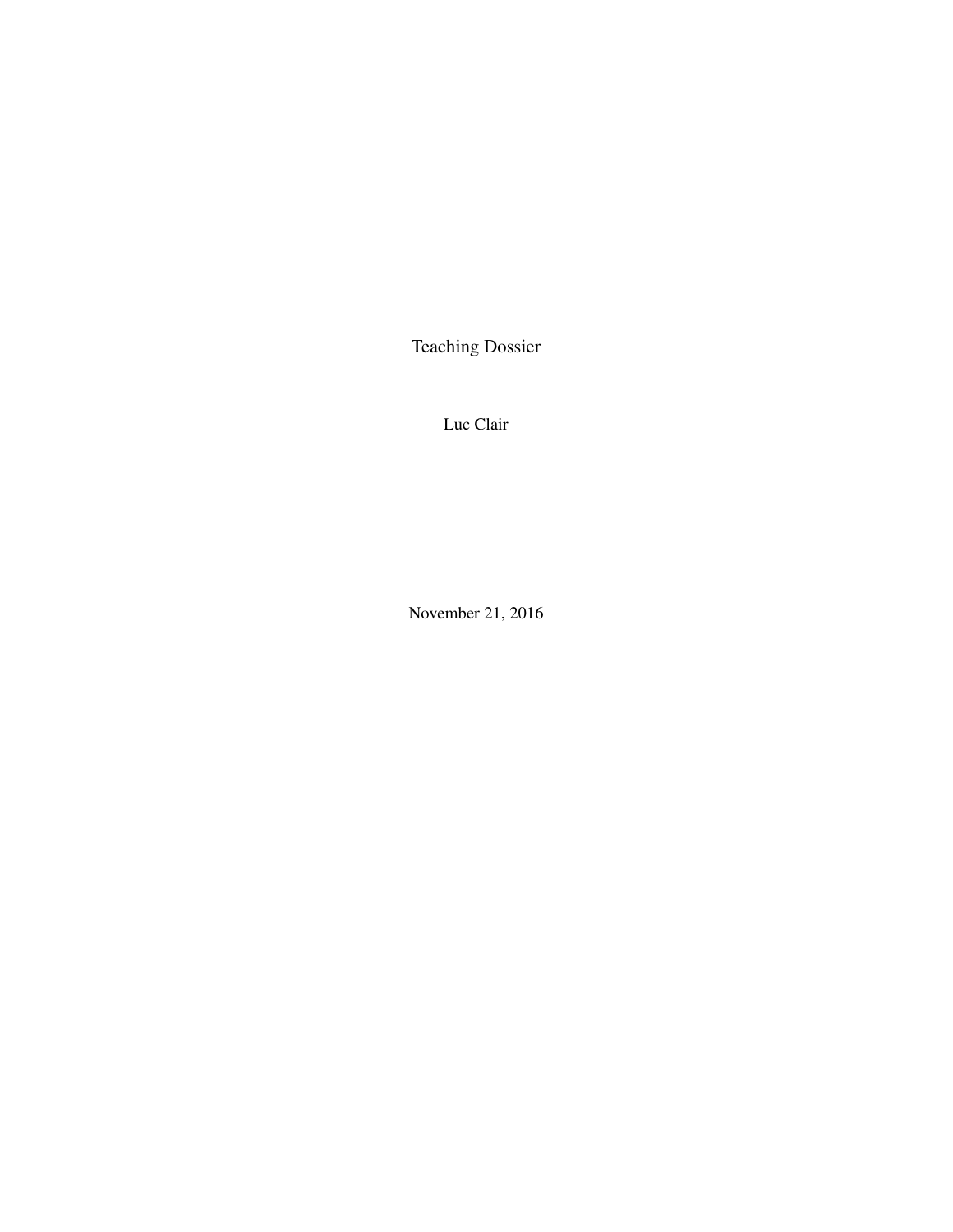# **Contents**

| $\mathbf I$ | <b>Biographical Information</b>                |                |
|-------------|------------------------------------------------|----------------|
|             | <b>II</b> Teaching Philosophy                  | 2              |
|             | <b>III Teaching Activities</b>                 |                |
|             |                                                |                |
|             | 2                                              | $\overline{4}$ |
|             | 3                                              | -6             |
|             | $\overline{4}$                                 | - 6            |
|             | <b>IV</b> Professional Development in Teaching |                |
|             | <b>Teaching Goals</b>                          | 8              |
| ${\bf A}$   | <b>Supporting Materials</b>                    | 9              |
|             |                                                | 9              |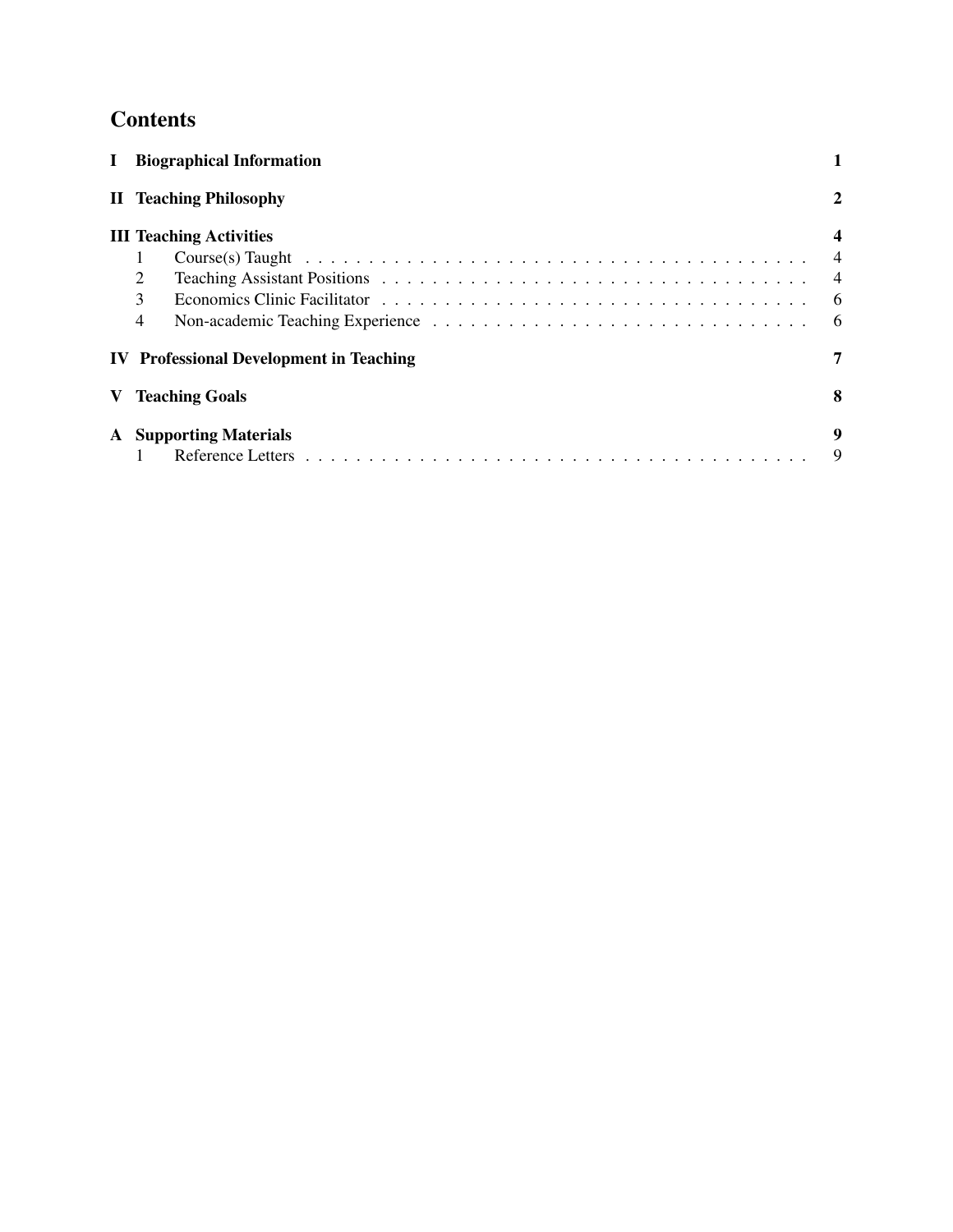# I Biographical Information

### Contact Information

Luc Clair Postdoctoral Fellow (289) 253-4535 z34lmc@mun.ca

Department of Economics Memorial University of Newfoundland 230 Elizabeth Avenue St. John's, NL Canada A1B 1T5

I am a postdoctoral fellow in the Department of Economics at Memorial University. I plan to defend my thesis from McMaster University in December of 2016. My research areas include nonparametric econometrics, survey statistics, barriers to health care, determinants of health, and public policy. At Memorial University, I teach one undergraduate course per semester in introductory macroeconomic theory, where I spend 78 hours interacting with students per term through lectures and office hours and 78 hours preparing lectures, assessments, and practice materials. I have experience as a TA for both undergraduate and graduate courses, including graduate econometrics and graduate microeconomics for Public Policy. My work as an instructor and as a TA has given me experience teaching economic theory, promoting discussions, invigilating, grading, working closely with students, and providing feedback to students. As an English teacher in France, I gained experience in classroom management, collaborating with other faculty, and inclusionary teaching methods. My teaching experiences continue to grow and bring reward. It is because of the experiences I have had that I look forward to continue teaching in an academic environment.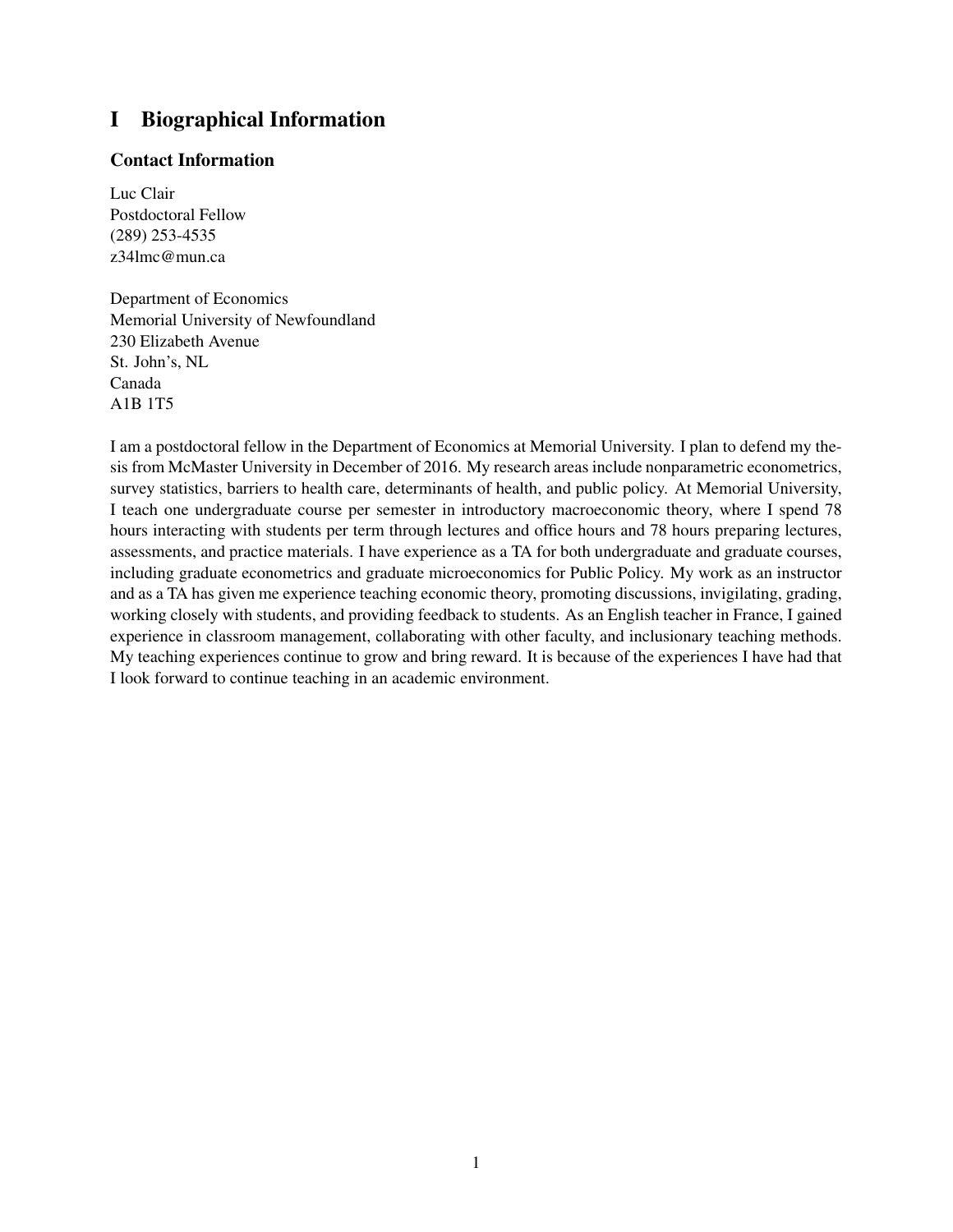# II Teaching Philosophy

I have been fortunate in my life to have studied under great professors who conveyed both simple and complex materials in a lucid and compelling manner. I base my own approach to teaching on a mixture of my most favoured pedagogical characteristics from past instructors. While these instructors differed in many ways, they all demonstrated a high level of preparation, which I believe to be a key to their success as effective educators. When it comes to teaching, being prepared not only translates to a full understanding of the material but also how best to teach the material in a logical order and the correct medium for presenting the material (e.g. seminar, lecture, powerpoint, blackboard, video, and/or discussion). Economics encompasses a myriad of topics, which may require different approaches to effectively deliver the appropriate message to students. Being prepared promotes an open learning environment as it allows students to ask a broad range of questions, leading to engaging discussions. Questioning the material provides feedback and a method for auditing one's understanding. A prepared teacher is more flexible and presents topics in ways that facilitate student engagement.

Other aspects of teaching I incorporate are student engagement, assessments that stimulate independent thinking, and review of pre-requisite concepts. Teaching also provides external benefits for understanding economics, which can be translated to students through collaboration.

#### Student Engagement

Student engagement cultivates learning as the students' attention will be focused on the coursework and, by increasing interest in a topic, will encourage independent study. Engagement is nurtured by forming a connection between economic theory and the student. By incorporating real-world examples into lesson plans, students can relate to economic theory and develop an intuitive understanding of the principal ideas. Also, by connecting students with practitioners in the community, from government officials to business leaders to civil society leaders, students get a better sense of the applications of economic concepts in the real-world. This is easier to achieve in small classes as the types of assignments and discussions can better accommodate student participation and examples can be tailored to that particular audience. As a TA for *Introductory Macroeconomics* for six semesters, a course with an annual enrolment of over 2,400 students, I observed several methods for encouraging student engagement for large classes. The professors for this course regularly introduced innovative assessment methods that encourage student participation and interest in economic theory.

#### Assessments for Independent Thinking

Carefully designed assessments encourage independent thinking and provide experience for the real-world. As educators, we wish not to develop economists who can simply restate theory but can apply these concepts to research that benefits all of society. I like assessments that are organized such that students show (1) they understand the basics; (2) they understand more complex material; and (3) they can apply what they have learned to a new problem. Challenging students to synthesize the concepts they have learned in order to solve a problem fosters creativity and resourcefulness. Furthermore, assessments that mirror real-world assignments help prepare students for employment in all areas, including government, private sector, and academia.

#### Review of Pre-requisite Concepts

My approach to learning is sometimes similar to my search for a lost item: I start with the last place I had it. 'It' in this case is an understanding; I go to where I last had a solid understanding of the material and work my way forward. Many students who visit the economics help centre at McMaster University lack an understanding of the underlying mathematical methods or do not possess the foundational concepts in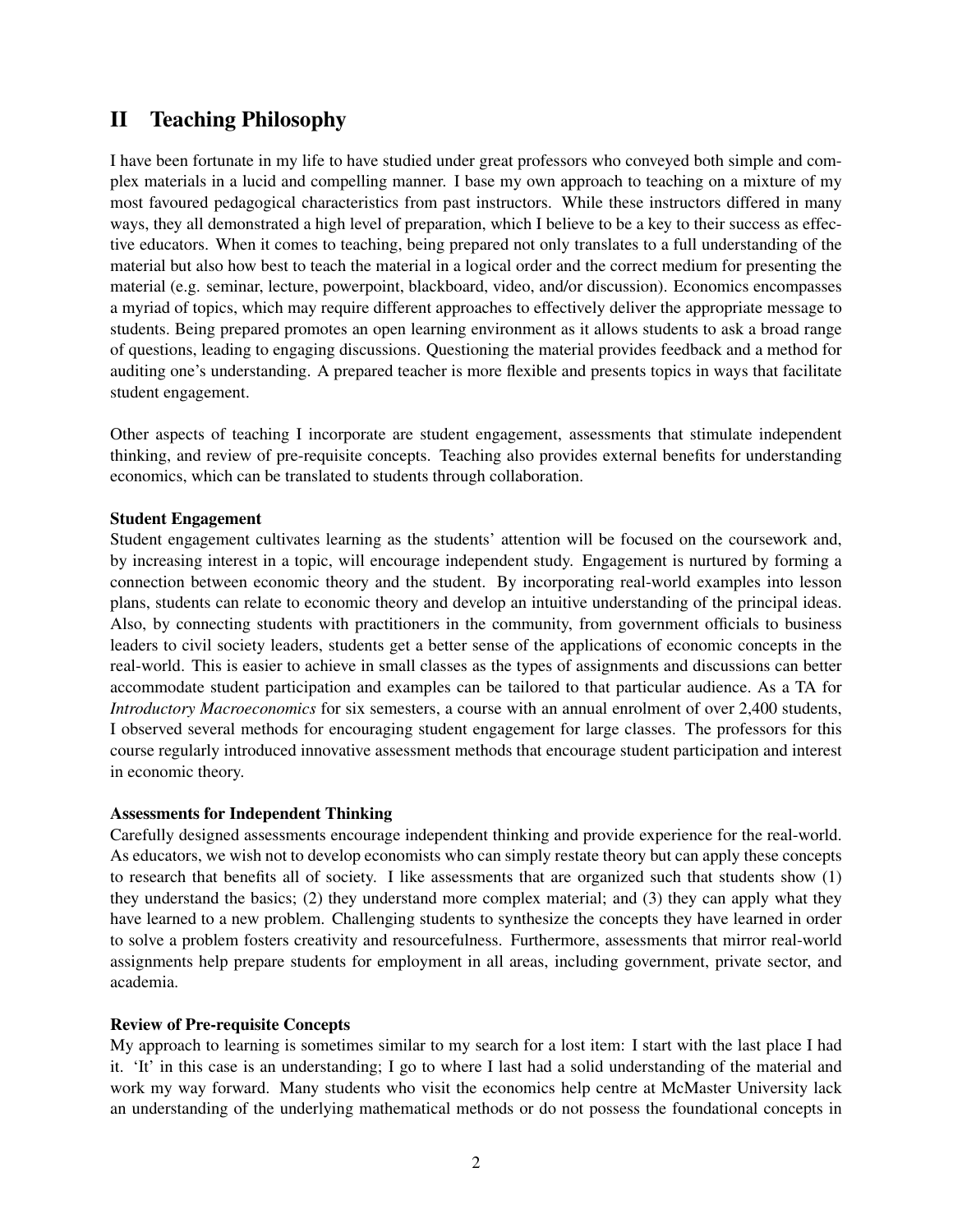economics to properly solve problems. I find reviewing the supporting material provides these students with the ability to better solve problems in a variety of cases. It helps to clarify the logical connection between the theoretical concepts in economics and the quantitative tools used to support them. Some students who have strong quantitative skills have trouble grasping normative concepts, while other students may possess economic intuition but struggle with mathematics. In a classroom setting, reviewing the pre-requisite concepts allows students to start with a more equal distribution of knowledge.

#### External Benefits from Teaching

I truly enjoy teaching. I derive a great deal of fulfillment from helping others gain new knowledge and providing them with the tools to solve future problems. Teaching often results in a positive externality as helping others navigate through material has the added benefit of giving the instructor a better understanding of economic theory. Many revelations I have had in my own studies came from tutoring other students. For example, by drawing on lessons of different concepts to help others understand a particular problem, as the teacher, you begin to form connections between topics and develop a greater understanding of economic theory. These connections are then passed on to others through teaching. By grouping students with varying levels of economic knowledge, students can help fill the gaps in each others' understandings, offer new insights, and identify underlying connections between economic concepts.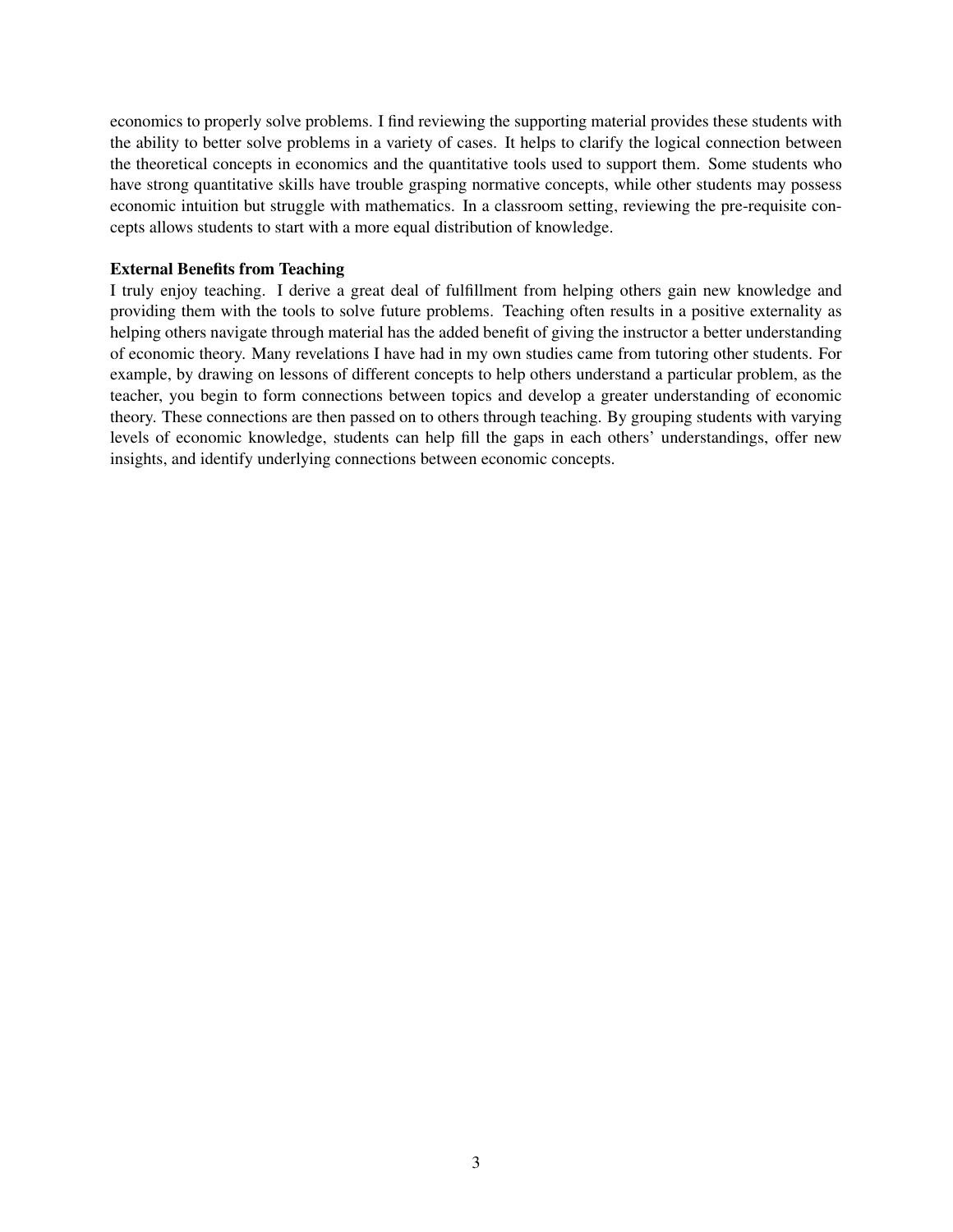# III Teaching Activities

# 1 Course(s) Taught

# *Economics 2020: Introductory Macroeconomics*

# Description:

This course covers introductory economic theory and how it applies to the aggregate economy.

#### Duties:

My duties as instructor include preparing lectures, preparing and assigning assessments, grading, and holding office hours.

## 2 Teaching Assistant Positions

#### Graduate Courses

*Economics 761: Graduate Econometrics I* Professor: Mike Veall

#### Description:

Graduate Econometrics I covers ordinary least squares regression, generalized least squares regression, methods for panel-data analysis, and difference-in-difference analysis. It is for students enrolled in the Master's of Economic Policy, Master's of Economics, and PhD Economics programs.

#### Duties:

Student assignments are completed using STATA. My main role as a TA was to conduct STATA review classes that were meant to introduce STATA to new users and prepare students for their assignments. I showed students the theory behind each STATA command and what the program was calculating. I made myself open to students via email and scheduled appointments for additional help on assignments or questions about the material. Other duties included invigilating exams and marking assignments.

#### *Economics 727: Graduate Microeconomic Theory for Public Policy*

#### Professor: Mike Veall

#### Description:

This course covers graduate-level microeconomic theory, but with an emphasis on how the tools of microeconomics can be used to inform public policy. Topics include theory of the household and the firm, decisions under uncertainty and over time, and an introduction to welfare economics.

## Duties:

My main duty was grading assignments. The questions were highly involved and I had to develop an appropriate rubric for consistent grading. While not a required responsibility, I made myself accessible to students to help them with question about the material.

## Undergraduate Courses

*Economics 1BB3: Introductory Macroeconomics* Professor: Bridget O'Shaughnessy Supervisor: Aleksandra Gajic Description:

This course offers an introduction to the methods and theory of macroeconomics and their application to the analysis of contemporary economic problems.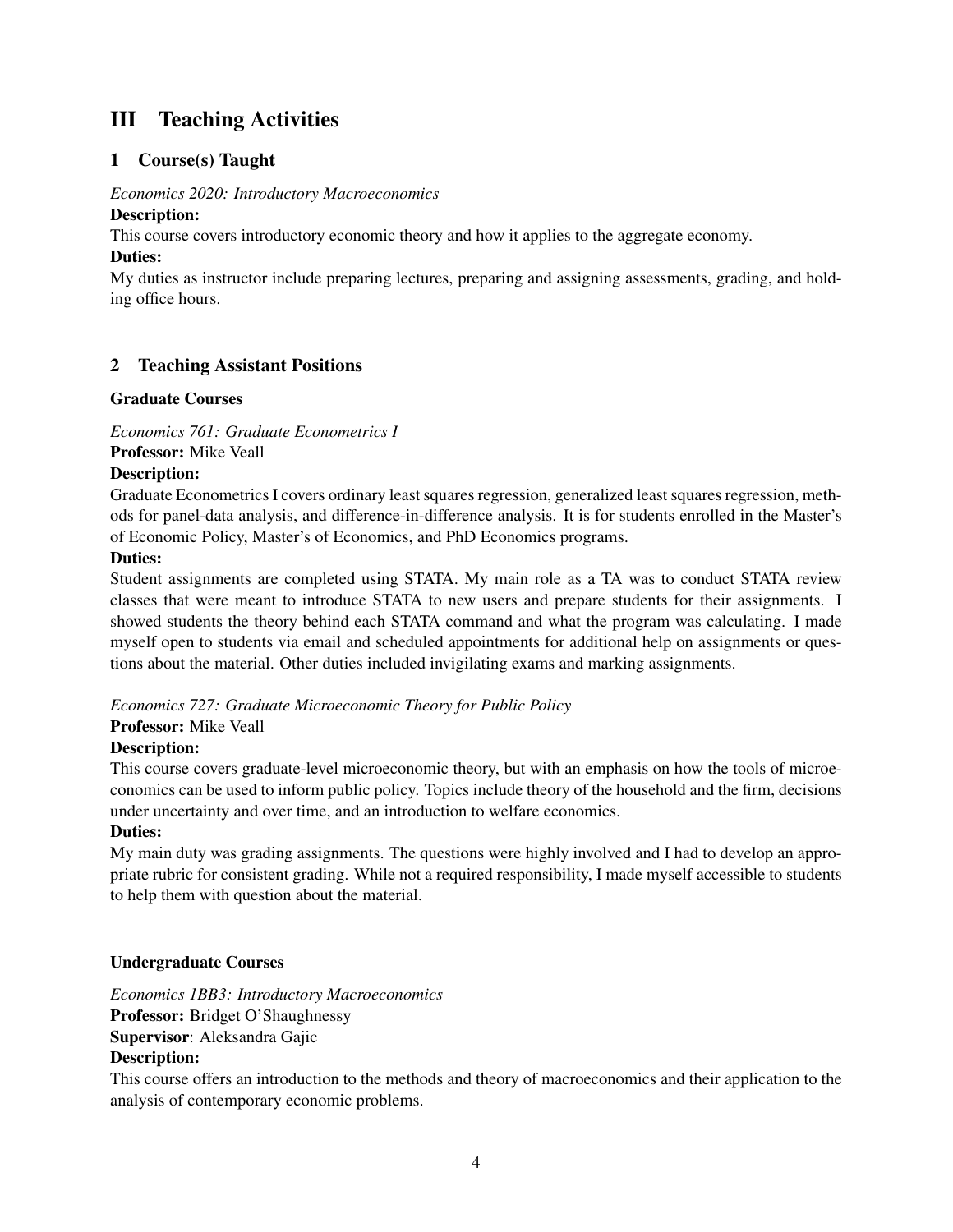#### Duties:

I have worked as a teaching assistant for this course for six semesters from Winter 2013 to Fall 2015. My duties for this course consist of leading tutorials, grading quizzes, and invigilating exams. Between 2013 and 2015, the structure of the tutorials evolved to enhance student engagement. In my first semester as a TA for this course, tutorials were organized so that students formed groups and worked on an activity that presented students with real-world issues and asked them to explain the scenario using economic concepts. My role was to supervise students and review the activity. Grading was based on attendance. For the 2013 to 2014 school year, the activities were replaced by thirty minute lectures where I covered material that students often had the most difficulty with. This ensured that the students were exposed to the material twice (in-class and tutorials) and given multiple chances for questions and feedback. The students then formed groups and were quizzed on the covered material. Grades were based on quiz performance.

More recently, half of tutorials are performed in-class and half online. In-class tutorials are review classes for upcoming exams, where I cover the fifteen most difficult questions from previous tests. The online tutorials involve interactive experiments through aplia where students are assigned roles as either a demander or supplier in a market and the students must bid and make transactions. For example, in one experiment, students are given roles as either labourers (suppliers) or employers (demanders). Labourers are given entry wages and employers are given costs. There are three scenarios for which they make bids: no employment insurance, employment insurance, and more generous employment insurance. Students then see the effect of employment insurance on the market equilibrium. These experiments engage students and provide them a view of how markets work in the real-world while teaching them important economic analysis tools, including comparative statics.

# *Economics 2X03/2G03: Intermediate Microeconomics*

## Professor: Hannah Holmes

#### Description:

This course examines production decisions by firms in different market structures. It explores more deeply the behaviour of firms studied in introductory microeconomics.

#### Duties:

Duties include invigilating exams and leading weekly review sessions for approximately 120 students.

#### *Economics 2P03: Economics of Professional Sports*

## Professor: Hannah Holmes

#### Description:

This course applies economic theory to the study of professional sports and focusses of North American professional sports leagues.

#### Duties:

Duties include invigilating exams and leading exam review sessions for approximately 180 students.

### *Economics 3C03: Public Sector Economics - Taxation*

#### Professor: Zhen He

#### Description:

The purpose of this course is to analyze the structure of the Canadian tax system. Topics include tax system design, tax incidence and its economic effects, and alternative taxes and their relative merits.

#### Duties:

Duties include holding office hours, invigilating exams, and managing group projects. Students are asked to make group presentations. It was my role to assign groups and manage topics for each presentation.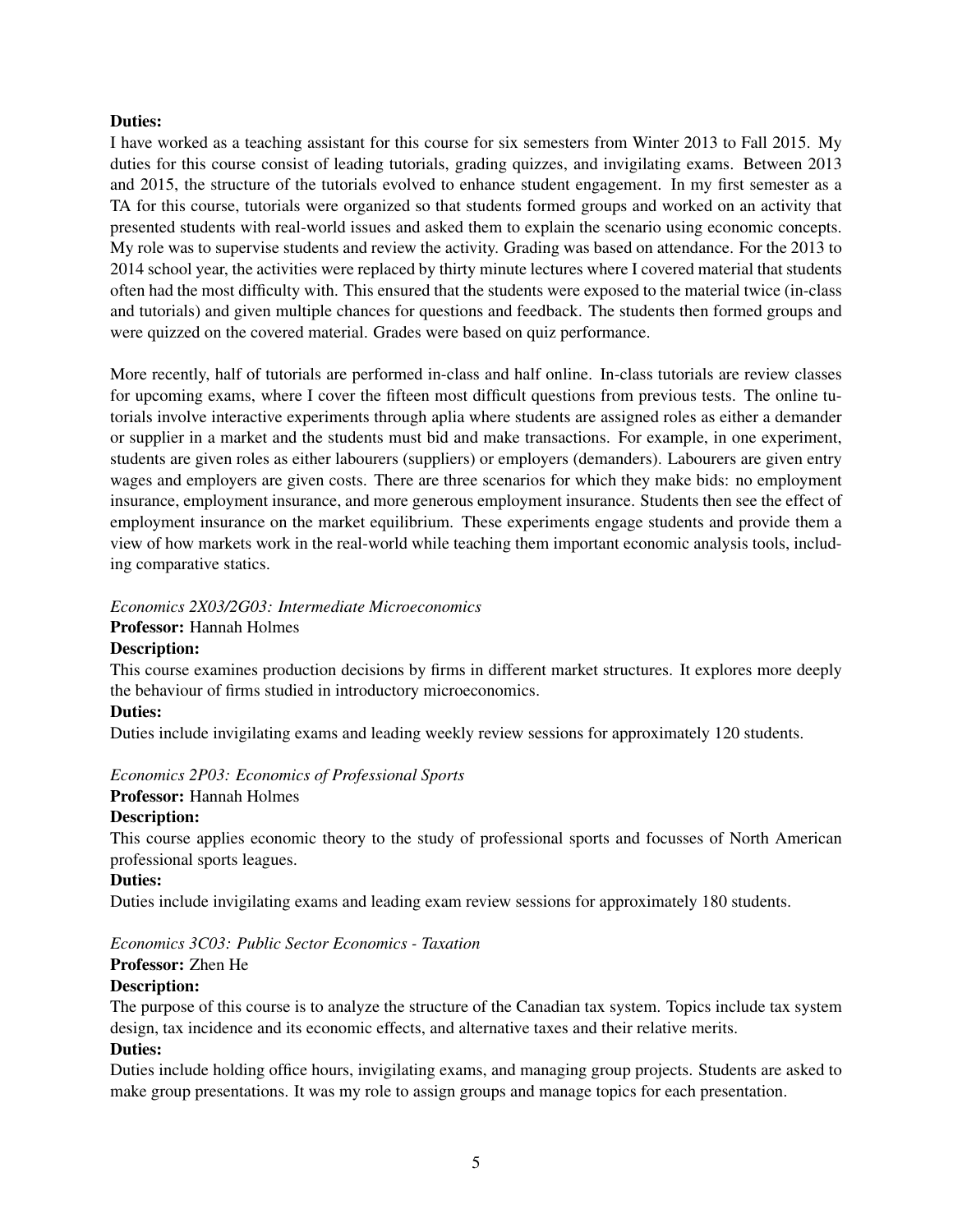*Economics 3M03: Introduction to Game Theory*

Professor: James Bruce

#### Description:

An introduction to the theory of games, including strategic, extensive and coalition games. Applications in economics, political science and evolutionary biology are discussed.

#### Duties:

My duties for this course included grading assignments, holding office hours, and invigilating the final exam.

#### *Economics 3H03: International Monetary Economics*

Professor: César Sosa-Padilla

#### Description:

Macroeconomic problems of an open economy with special reference to Canada; the international financial system and proposals for its reform.

#### Duties:

As a TA for this course, I was responsible for leading review sessions of over 120 students, grading assignments, invigilating exams, and holding office hours.

# 3 Economics Clinic Facilitator

The Economics Clinic is a help centre for introductory and intermediate economic theory. As a facilitator, my duties were to guide students through material and provide direction, not answers, for practice questions. For three semesters, I took on an additional role to organize the schedule for other facilitators. The majority of students came from intermediate microeconomics; to deal with the high demand from students, I grouped them by help topic and delegated facilitators to assist each group. Much of the help I provided was to review pre-requisite concepts and differential calculus. I made recommendations to course instructors to add a review of these topics to their coursework.

## 4 Non-academic Teaching Experience

*English Teacher* **Institution**: Lycée Gambetta Location: Tourcoing, France Duties:

As part of the Teaching Assistant Program in France organized by Centre International d'Études Pédagogiques (CIEP - French Ministry of Education) and the Cultural Service of the French Embassy in Canada, I worked as an English teacher in a French lycée (high school) from September 2009-June 2010. My role was to work with students on improving their oral fluency in English. I planned lessons to engage students and stimulate conversation and created an environment where students felt safe to practice and develop their skills, including eating lunch with students, providing more a casual atmosphere. I maintained a level of control in classrooms of over forty students by nurturing mutual respect through thorough preparation, leading discussions, and being attentive to all students.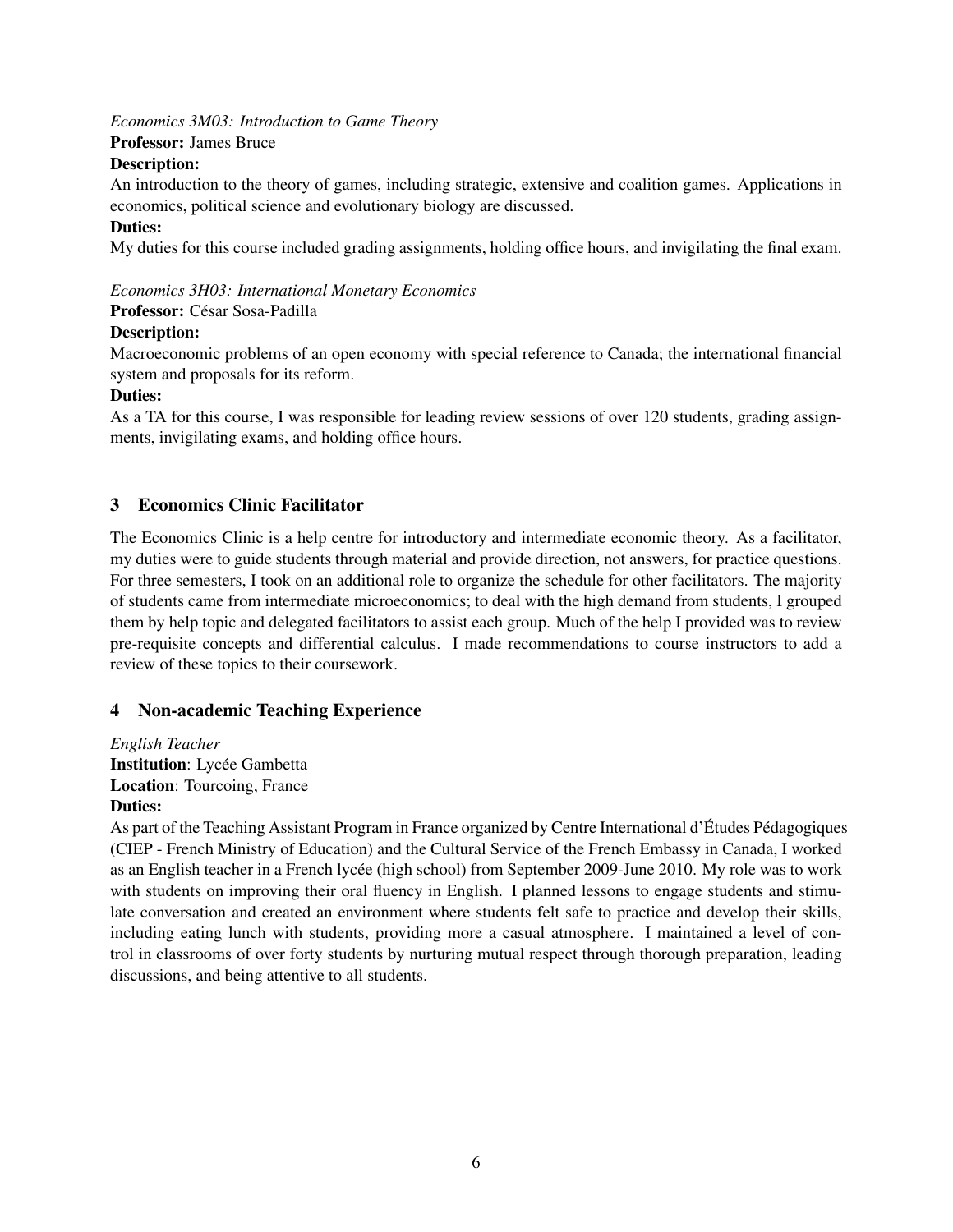# IV Professional Development in Teaching

# Workshops

As part of working for Lycée Gambetta as an English teacher, I attended three workshops in order to improve my teaching skills. The topics of these workshops were classroom management, collaboration among peers, and inclusion. Classroom management refers to the process by which teachers create and maintain a productive learning environment. Key aspects to classroom management are preparation and definition of clear boundaries between students and teachers; being prepared allows for a smooth lecture with few breaks, and keeping students engaged while defining clear boundaries helps to command respect in the classroom.

The workshop on collaborating with peers showed us the benefits of sharing ideas and working alongside other faculty members. Many aspects of classroom management are honed over years of experience; seeking advice from senior faculty members can provide useful ideas as how to teach certain concepts. Furthermore, collaborating with other faculty members helps to maintain consistency between courses. Knowing the concepts covered will reduce the variability of material taught between sections. Being familiar with concepts taught in pre-requisite courses, specifically areas of difficulty, will help structure the course material to facilitate learning. Similarly, knowing the expectations of upper year courses, allows you to properly prepare students for their future studies. Collaboration improves the confidence of students as they know they are receiving the appropriate training.

The third workshop dealt with inclusionary teaching, methods in differentiated instruction, which enable teaching to different learning styles. As educators, we wish to increase the accessibility to the material we are teaching. In order to accommodate all students, we must adapt to their learning styles. I found the lessons in this workshop have helped me to work with international students who may not have strong English skills but are otherwise capable of understanding the material. Approaching problems from multiple angles or changing the medium to present the information helps students find what method works best for them to better learn the material.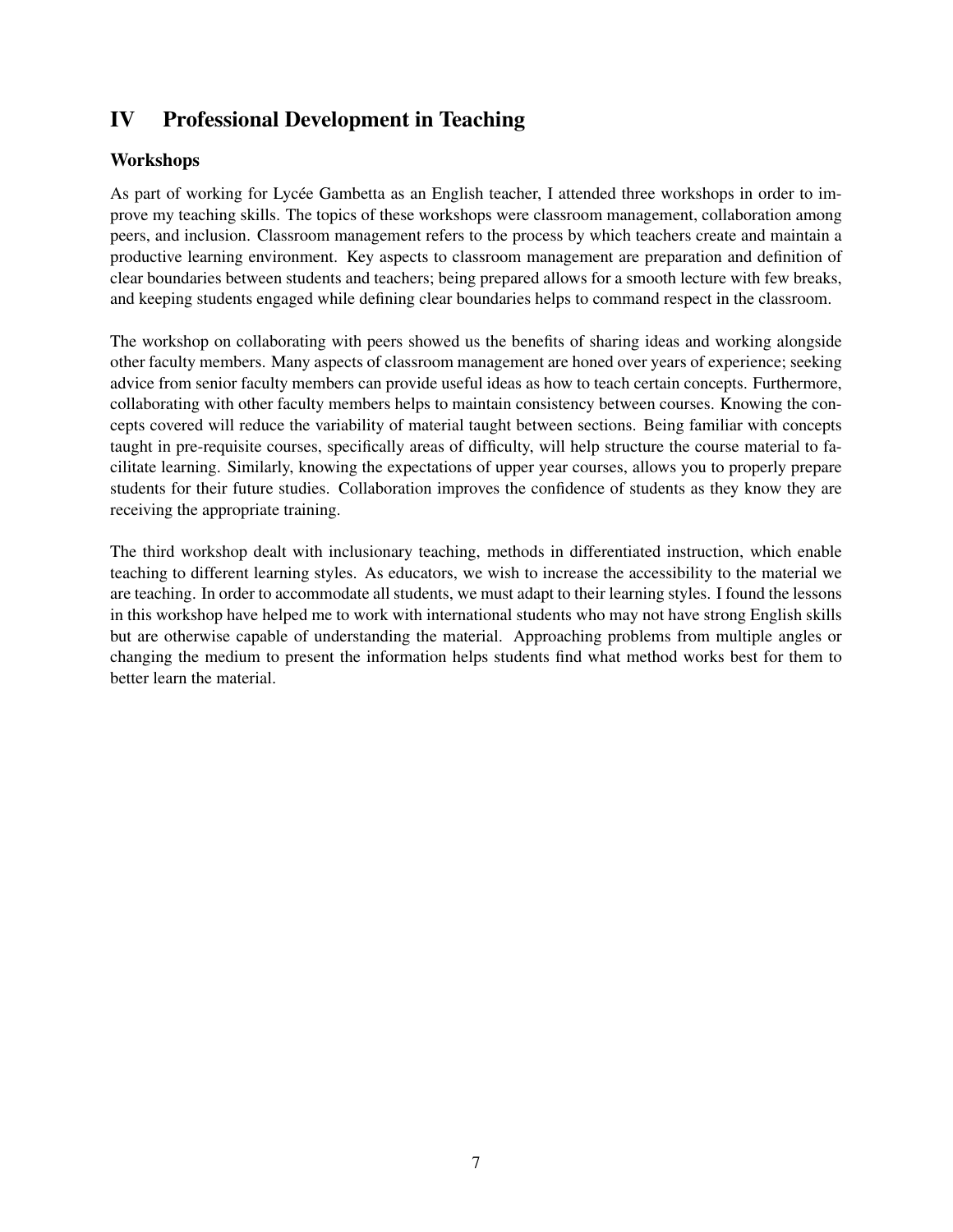# V Teaching Goals

My goal as an educator is to continually improve my ability to teach economic concepts. In the short-term, I will take courses and discuss teaching with seasoned educators. I will continue to network at events and meet individuals whom I may recruit as guest speakers. In the long-term, I plan to attend teaching conferences on pedagogical research to learn state-of-the-art teaching techniques. This will ensure that my teaching style evolves to utilize new technologies and engage future generations of students. I look forward to teaching my own research in public policy and econometrics.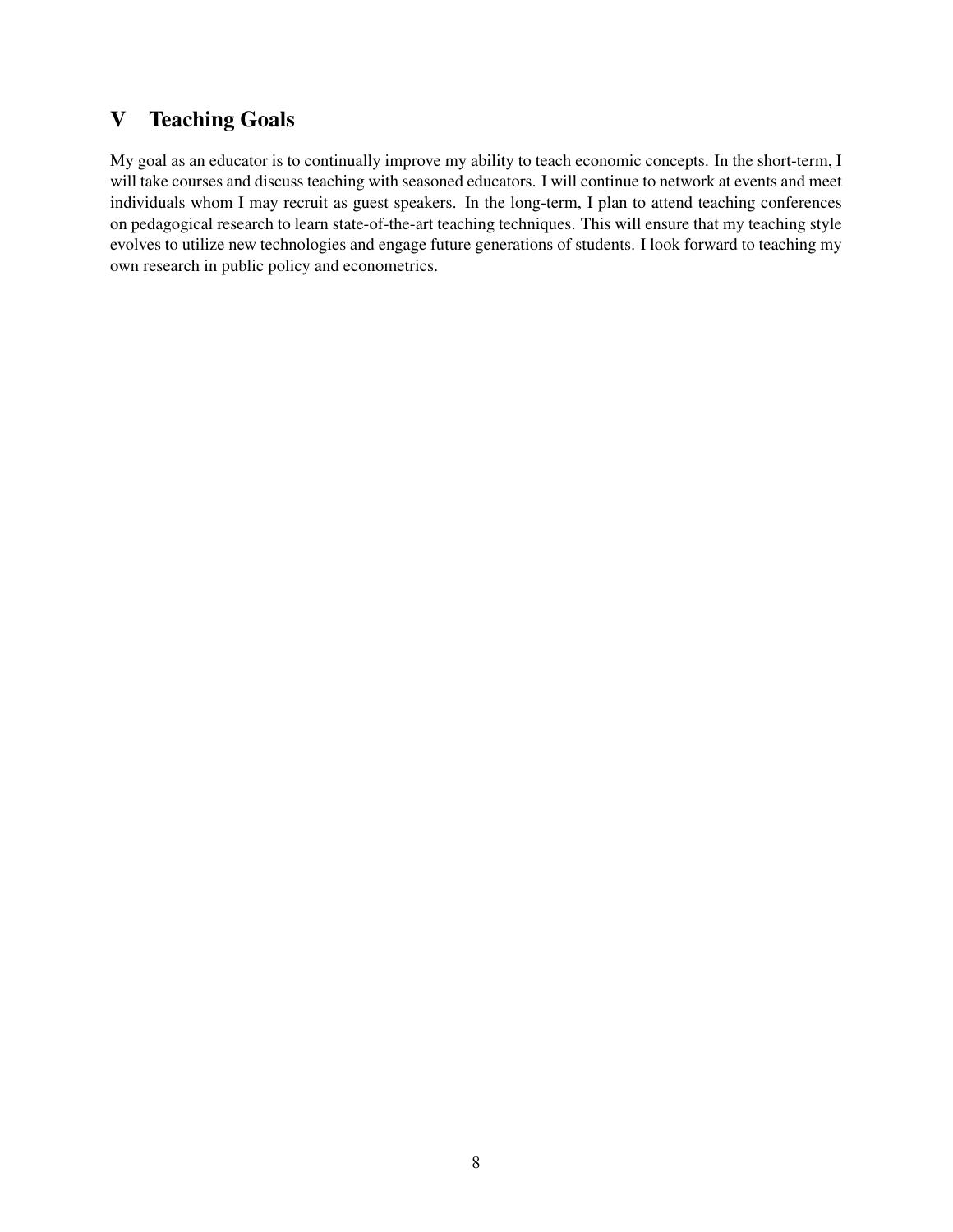# A Supporting Materials

# 1 Reference Letters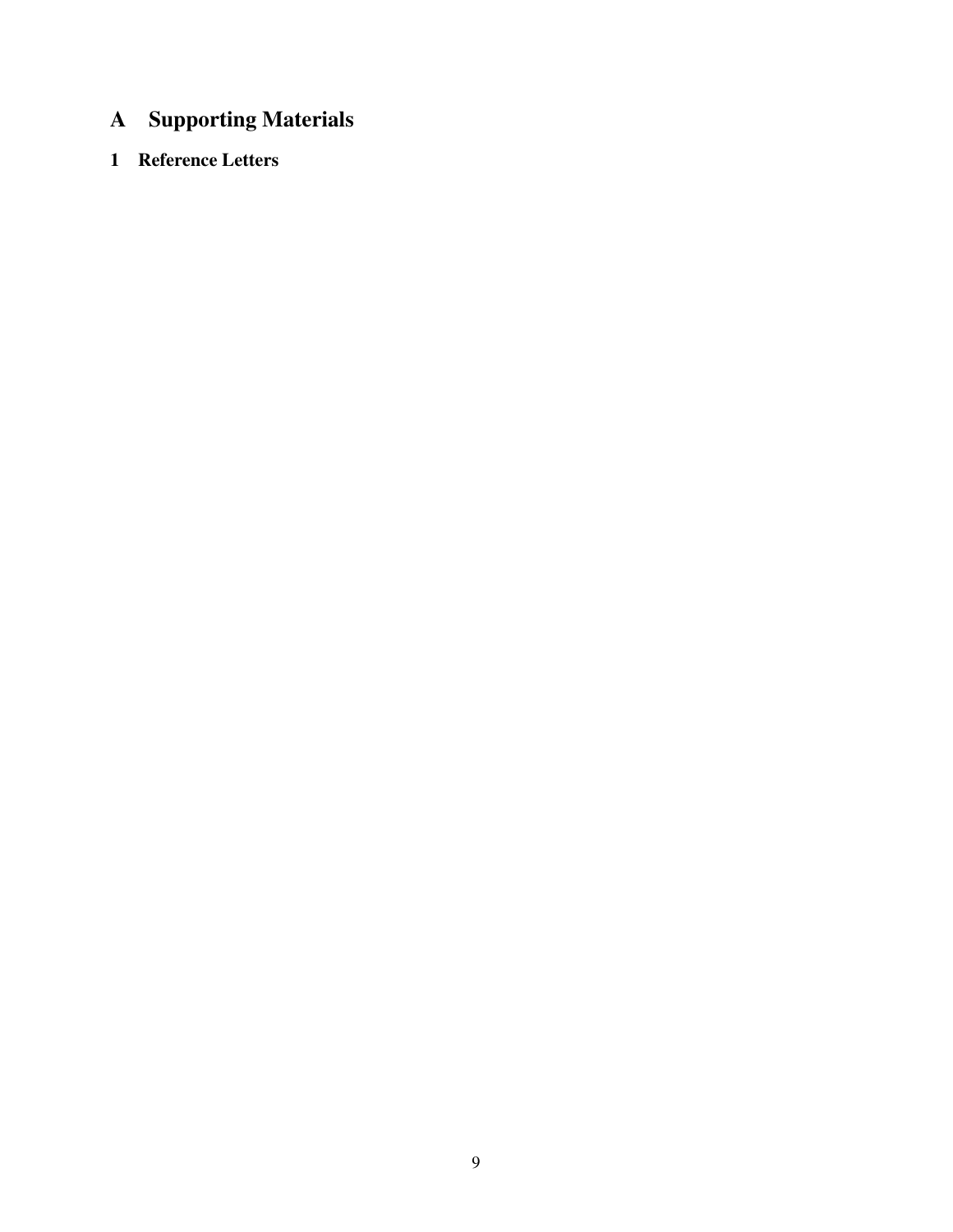

Department of Economics

1280 Main Street West Hamilton, Ontario, Canada **L8S 4M4** 

Phone 905.525.9140 Fxt. 22765 Fax 905.521.8232 Email econ@mcmaster.ca

October 8, 2015

**Re: Luc Clair** 

While I have known Mr. Clair only a short while, I am delighted to act as a referee on his behalf. Mr. Clair was a dedicated, enthusiastic TA for my Intermediate Microeconomics and Economics of Professional Sports courses in Summer Term, 2015. Mr. Clair was required to prepare and lead weekly one-hour tutorials in both courses. He was responsible for presenting review lectures to roughly 120 microeconomics students and 180 sports economic students.

While I did not monitor his classes in person, I can attest to student comments about Mr. Clair's teaching. The students really liked Mr. Clair and thought he was very clear, knowledgeable and very professional. From my observations, I can attest that Mr. Clair is thoughtful, industrious and creative and never once disappointed me as his supervisor.

I have no doubt whatsoever that Mr. Clair will make an excellent instructor, and I recommend him highly.

Please note that I am currently on research leave; the brevity of my endorsement of Mr. Clair is a reflection of a time crunch on my part. Feel free to contact me if you would like more information.

**Hannah Holmes Assistant Professor, Economics McMaster University** Hamilton, ON hholmes@mcmaster.ca